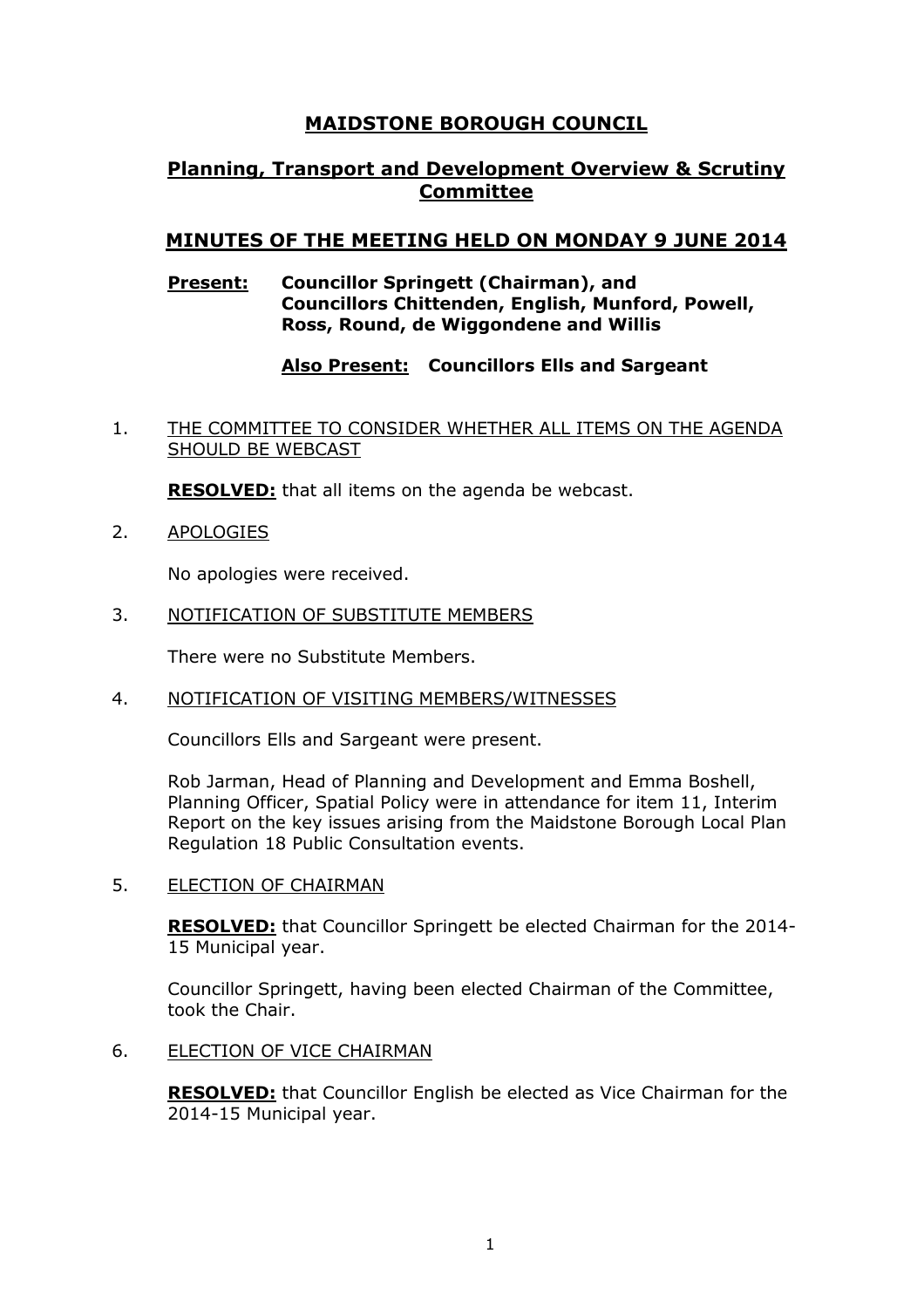# 7. DISCLOSURES BY MEMBERS AND OFFICERS

There were no disclosures.

### 8. TO CONSIDER WHETHER ANY ITEMS SHOULD BE TAKEN IN PRIVATE BECAUSE OF THE POSSIBLE DISCLOSURE OF EXEMPT INFORMATION

**RESOLVED:** that all items on the agenda be taken in public as proposed.

### 9. MINUTES OF THE MEETING HELD ON 18 MARCH 2014

**RESOLVED:** that the minutes of the meeting held on 18 March 2014 be approved as a correct record and duly signed by the Chairman.

10. MINUTES OF THE MEETING HELD ON 15 APRIL 2014

**RESOLVED:** that the minutes of the meeting held on 15 April be approved as a correct record and duly signed by the Chairman.

### 11. INTERIM REPORT ON THE KEY ISSUES ARISING FROM THE MAIDSTONE BOROUGH LOCAL PLAN REGULATION 18 PUBLIC CONSULTATION

Emma Boshell, Planning Officer, Spatial Policy gave the Committee an overview of her report and the interim results of the Draft Local Plan consultation events.

During lengthy discussions the following points were raised:

- The amended policies under Regulation 18 would be seen by the parish councils that had worked with Design South East. It would then come to Committee in December 2014 together with the representations. The new and deleted site allocations would come to Committee in January 2015.
- The Design South East report would come to Committee before being made public.
- Ms Boshell confirmed, as a result of the further call for sites 160 sites were received. This figure included 60 sites rejected from the previous call for sites.
- Traffic modelling work was underway with Kent County Council (KCC) based on the objectively assessed housing need figure of 19,600 as well as other scenarios. Mr Jarman confirmed Maidstone Borough Council (MBC) needed to show it had tried to meet the assessed housing need by going through the process of looking at road junctions and infrastructure to establish if they can be improved. MBC would need to robustly evidence a reduction in the 19, 600 figure otherwise the inspector would reject the final plan. The traffic modelling may support a reduction in this figure.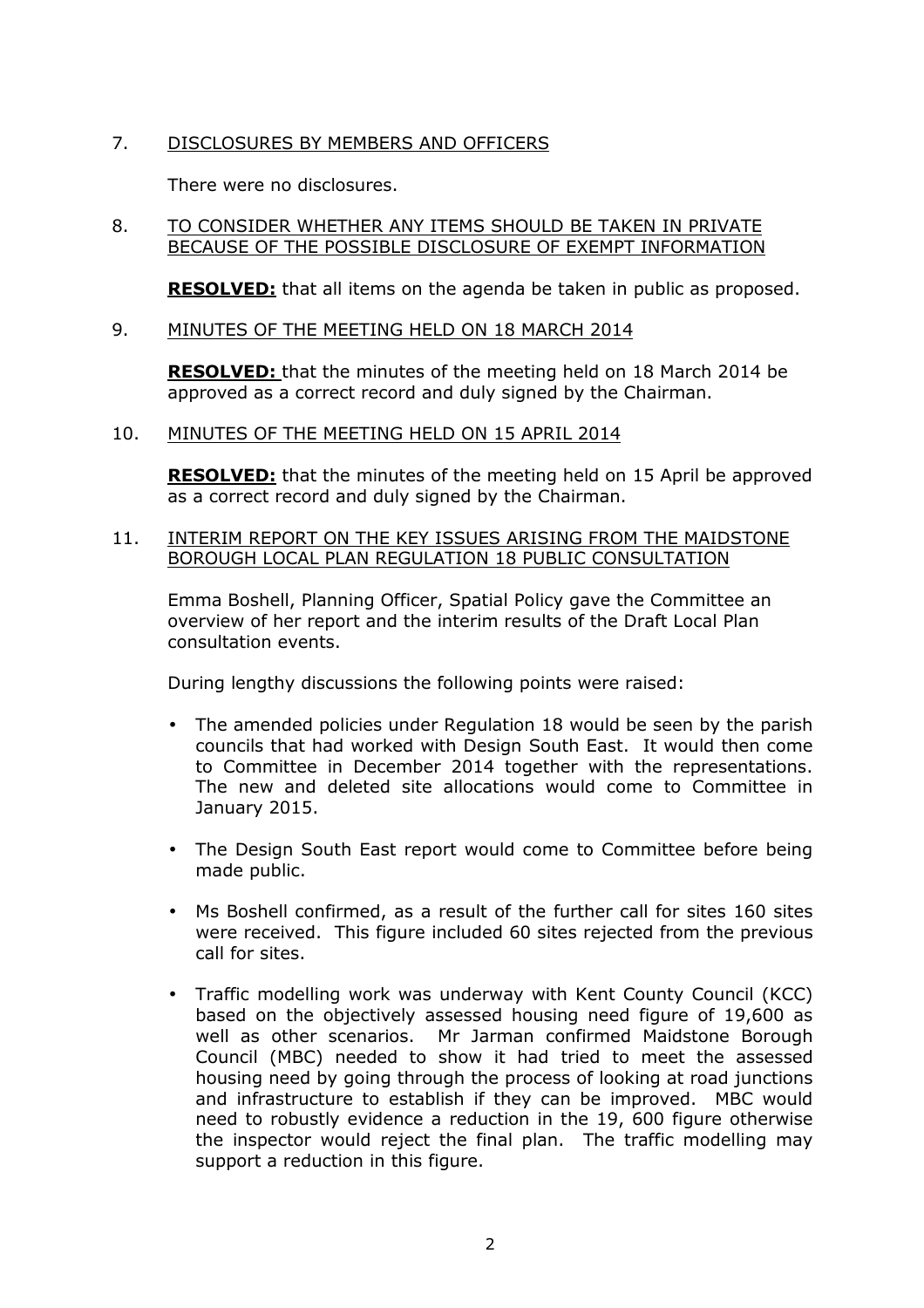- Questions were raised regarding the criteria used for the designation of Rural Service Centres (RSC), in particular Harrietsham. Mr Jarman explained Harrietsham was designated a RSC in the draft Local Plan partly because of the road and rail links in the area. Mr Jarman confirmed the RSC criteria would be looked at again and a report brought to this Committee.
- Mr Jarman went on to explain why RSCs were included in the plan. A sustainability appraisal of the whole Local Plan was carried out and a hierarchy developed of the most sustainable places to build the 19,600 houses. The hierarchy developed was:
	- 1. Town Centre
	- 2. Edge of urban area
	- 3. RSCs
	- 4. Larger Villages
- After larger villages, Mr Jarman explained Policy SP5 would be used so no development is permitted as villages at this level did not have sustainable facilities.
- Mr Jarman confirmed brownfield sites in within village boundaries had precedence for development over green field sites.
- Ms Boshell confirmed consultation with KCC (as the education provider) had shown that education did not show as a concern in Harrietsham, but the consultation would be ongoing and future comments from KCC would be taken in to account.
- Ms Boshell confirmed that representations made on the Local Plan after the consultation period would be considered after all the representations made within the consultation period. It was noted that this was a legal requirement.
- Consultation work with Parish Councils would help to identify the Parishes who wanted further developments in their areas.
- Ms Boshell confirmed Councillors will be invited to a multi stakeholder event being held in September 2014.
- Mr Jarman confirmed the timetable for the Economic Development Strategy shown on page 20 of the agenda pack would be put back. The reason being there was more work to be done on the Local Plan in relation to the quality of existing and proposed employment sites behind the two strategies.
- It was agreed a joint meeting between the Planning, Transport and Development and Economic and Commercial Development committees be arranged when the full qualitative assessment was completed as it was important to both the Local Plan and the Economic Development Strategy. Also, a detailed interim report from the Head of Economic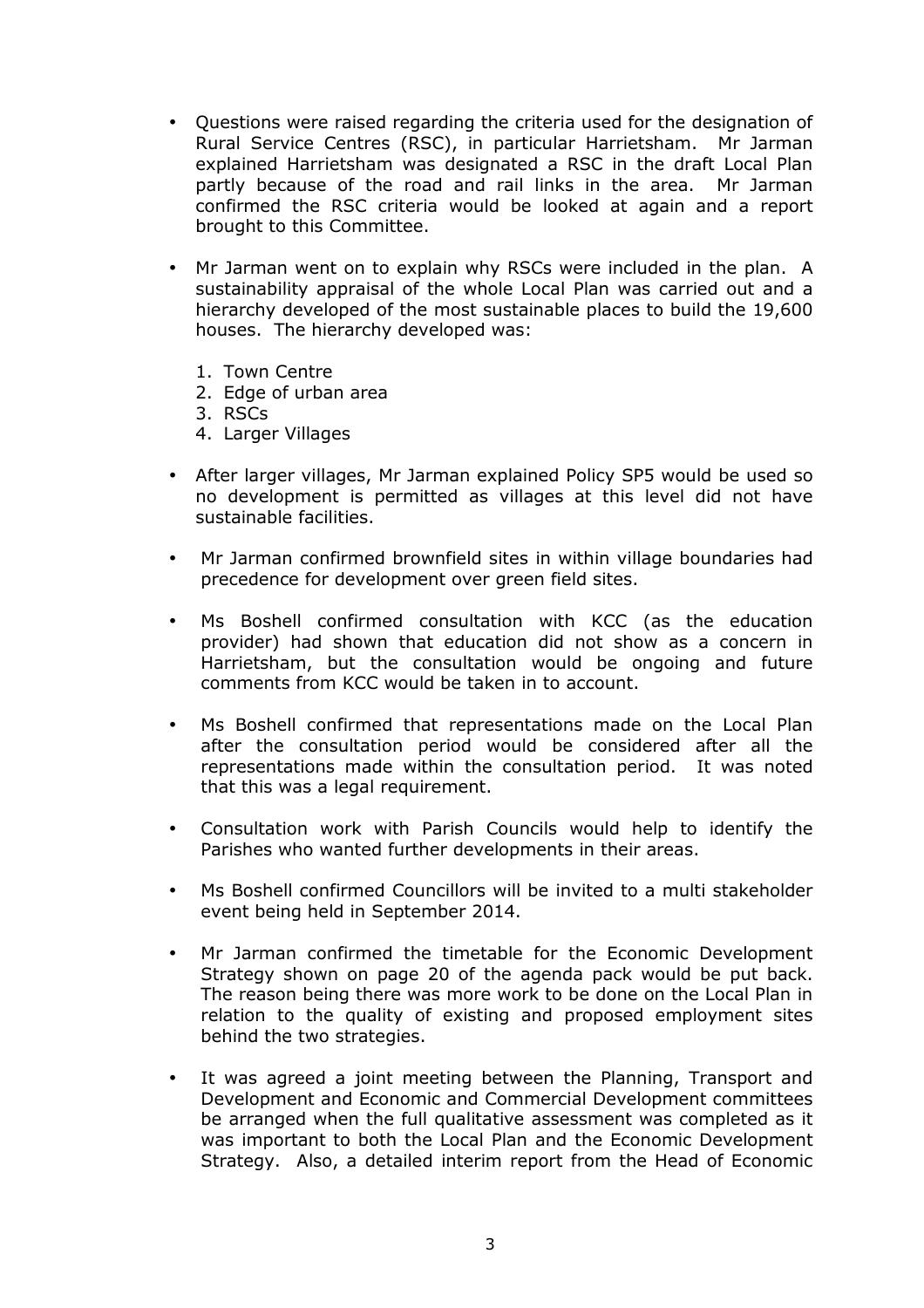Development on the qualitative assessment would come to this committee before the joint meeting.

- Mr Jarman explained Maidstone did not have many brownfield sites left to build on. Broad locations in urban areas such as Invicta Barracks, North Ward and Lenham were identified and proposed in the plan to come forward between 2026 and 2031.
- Concern was raised regarding the proposed number of 2700 units for development in North Ward as it represented a huge increase in this area of the borough.
- Concern was raised that the inclusion of the Invicta Barracks site in the Local Plan undermined the possibility of reducing the 19,600 figure as it was understood the site would not be available in the Ministry of Defence (MoD) plans for ten years. Mr Jaman explained the inclusion of the site was not objected to by the MoD and excluding the site from the plan would mean having to find another site in the borough to provide 1,300 houses.
- The Committee agreed to revisit the decision to include the Invicta Barracks site at a later date where more consideration could be given to the evidence for including this site.
- Concern was raised about the objectively assessed housing need figure of 19,600. Mr Jarman explained the figure was arrived at using the Government's own trend based population figures, which had to be used. Some authorities had tried to avoid using these figures for the development of their local plans and failed. The figure of 19,600 was not MBC's housing target figure for the borough it was the objectively assessed demand figure for housing up to 2031 based on projected population figures. The housing target figure could be lower but it would need to be based on robustly evidenced constraints that the infrastructure was unable to cope with this increase in housing, for example: road; sewage; schools; landscape. Mr Jarman explained the purpose of the Regulation 18 consultation on the Local Plan was to come up with a housing target figure.
- The Committee noted some housing had already been built or had planning permission (approximately 6000 units) since 2011 (within the term of the Local Plan of 2011 to 2013. It was explained that this figure could be included as part of the housing provision for meeting the 19,600 figure.
- Mr Jarman explained the Duty to Cooperate between local authorities and the importance of authorities consulting each other on their local plans and show evidence as to why any housing target figures were lower than the objectively assessed housing need figure. The National Planning Policy Framework (NPPF) highlighted the need for local authorities to be constructive and open.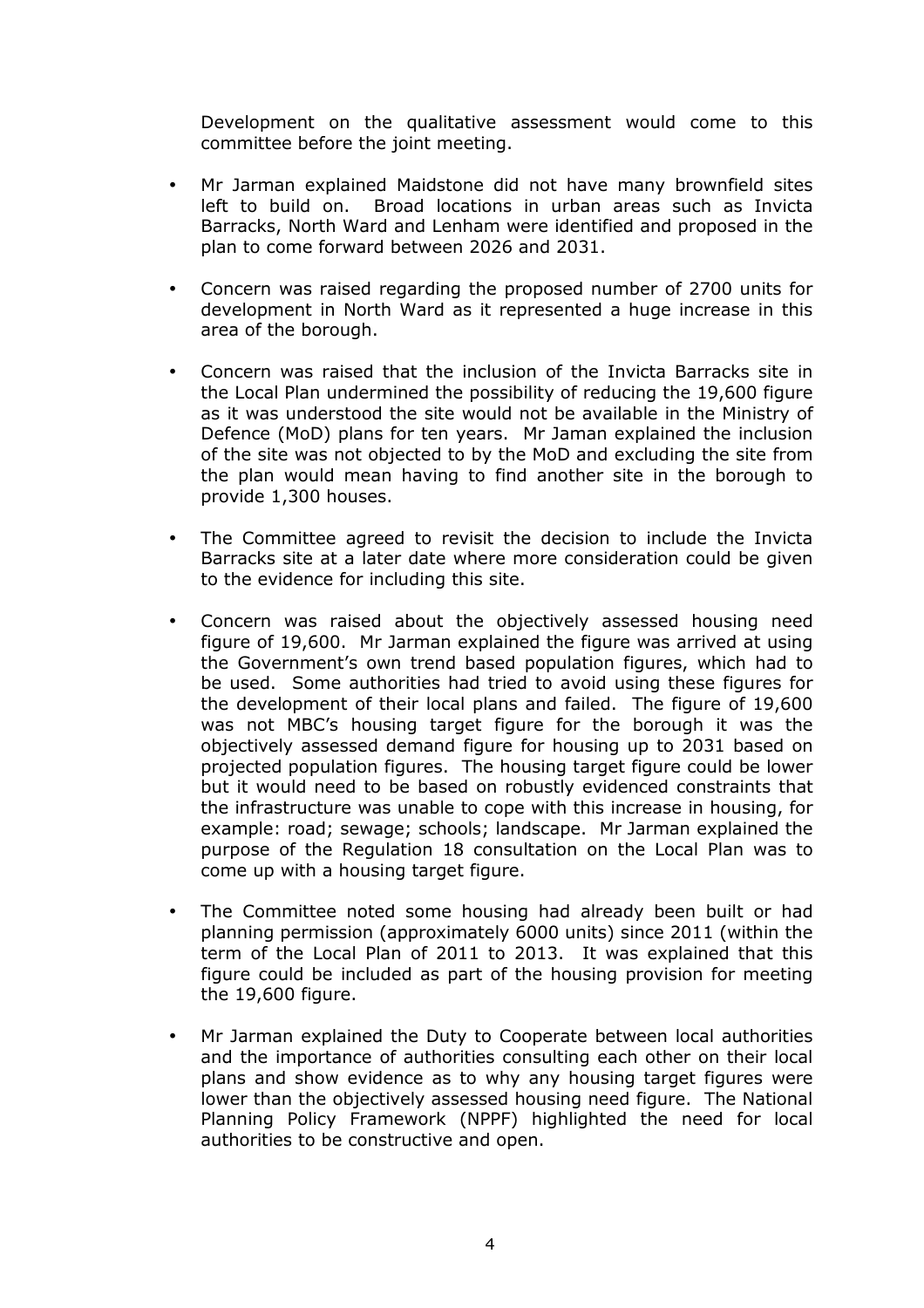- Ms Boshell informed the Committee the draft five year rolling housing land supply did not include any windfall sites. The first five years supply had to show 100% certainty of the location of the sites. Care home provision and student accommodation could be included in the figure. Mr Jarman told the Committee this was being explored.
- The point was made that the draft Local Plan created considerable uncertainty, but the end result would create certainty where developments could and could not be built.
- Mr Jarman told the committee the trend based population figures were published every two years. Up to date data could result in a reduction in the figure of 19,600. The Local Plan once adopted would be reviewed in 2020. The NPPF stressed local authorities needed to be thorough with their information and evidence for projections for employment, population and retail growth. At the examination stage of the plan the inspector could tell MBC the housing target was too low. This would result in the whole local plan process being started again.

**RESOLVED:** The Planning, Transport and Development Overview and Scrutiny Committee noted the report and recommended:

- a. That the Design South East report is reviewed by the Planning, Transport and Development Overview and Scrutiny Committee prior to the planned multi-stakeholder meeting.
- b. That ward members of the parishes Design South East are working with are invited to attend the multi-stakeholder meeting to be held in September.
- c. That before a final decision is made on the draft Local Plan site allocations Parish Councils be informed and discussions take place on the right to build as part of the neighbourhood planning with a view to facilitating a convergence of the two (ie the Neighbourhood Plans and the Local Plan site allocations).
- d. That feedback be sought from Parish Councils on the consultation with Design South East and Parish Councils be informed of how their feedback had been used to develop the Local Plan.
- e. The Head of Commercial and Economic Development provide the Committee with a detailed report for the meeting on 21 October 2014 on the quality of existing and proposed employment sites being used for the development of the Economic Development Strategy and the Local Plan.
- f. That the Spatial Policy Team arrange a joint meeting with the Planning, Transport and Development and Economic and Commercial Development Overview and Scrutiny Committees to look at the qualitative data for the employment review to be used